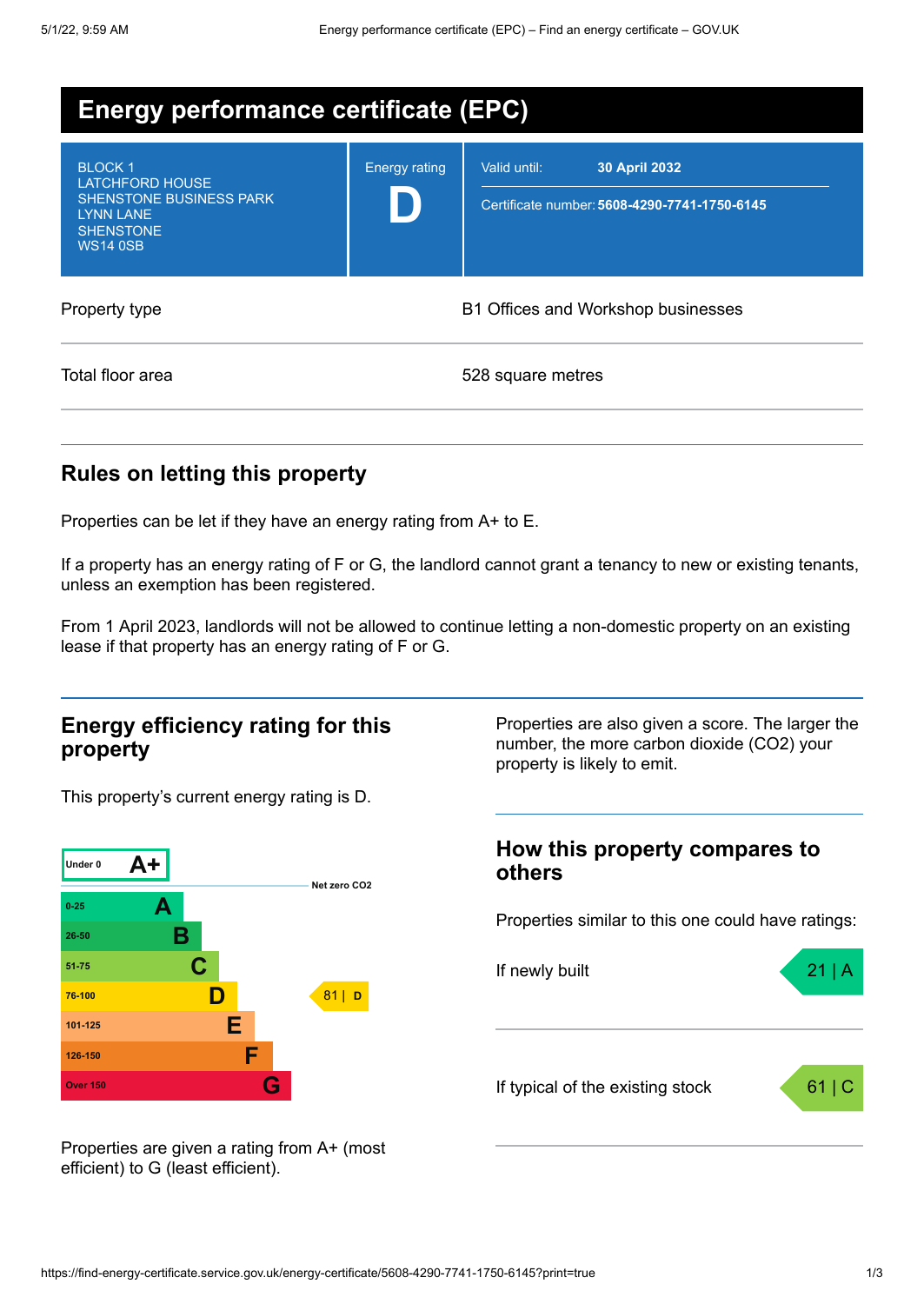# **Breakdown of this property's energy performance**

| Main heating fuel                          | <b>Natural Gas</b>                 |
|--------------------------------------------|------------------------------------|
| <b>Building environment</b>                | Heating and Mechanical Ventilation |
| Assessment level                           | 3                                  |
| Building emission rate (kgCO2/m2 per year) | 62.36                              |
| Primary energy use (kWh/m2 per year)       | 362                                |

# **Recommendation report**

Guidance on improving the energy performance of this property can be found in the recommendation report [\(/energy-certificate/8448-4014-0304-0291-8076\)](https://find-energy-certificate.service.gov.uk/energy-certificate/8448-4014-0304-0291-8076).